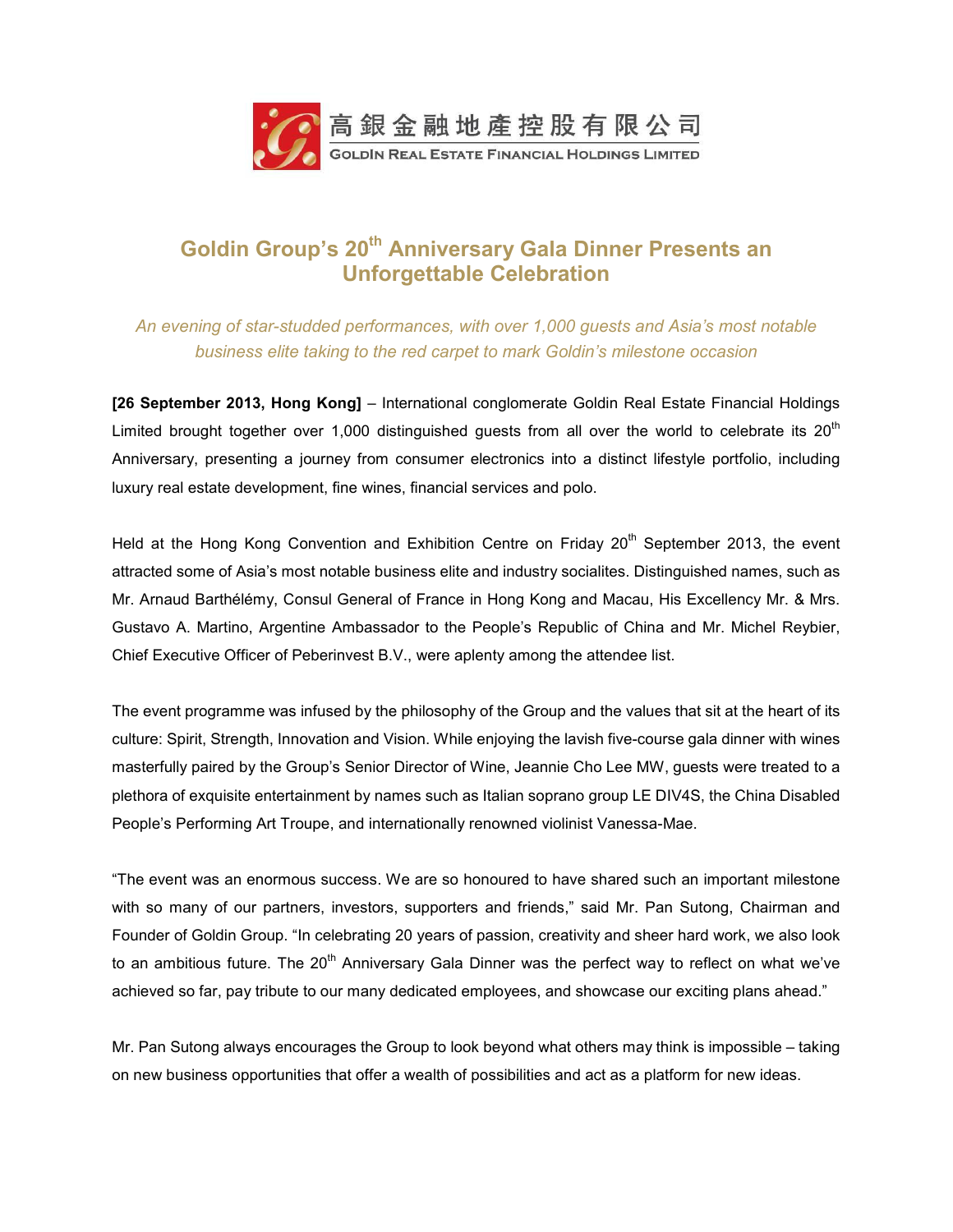

Goldin Group started as a consumer electronics trading company in 1993. Twenty years on, the Group has expanded enormously and now boasts a portfolio of five diversified lines of business that include real estate development, polo, wine, consumer electronics and financial services.

The Group's flagship real estate project, Goldin Metropolitan in Tianjin, incorporates a Central Business District, deluxe residential development Fortune Heights, and Asia's premier polo facility—Tianjin Goldin Metropolitan Polo Club—which plays host to the annual Snow Polo World Cup and Super Nations Cup, both co-hosted by the Federation of International Polo.

In recent years, Goldin Group has turned its attention to a very distinct lifestyle offering. With a passion for fine wines, the Group acquired SLOAN Estate in Napa Valley in 2011 and three Châteaux in Bordeaux in 2013, including the famous Château Le Bon Pasteur in Pomerol.

### **Photo Captions**

- 1. Mr. Pan Sutong, Founder and Chairman of Goldin Real Estate Financial Holdings Limited, shakes hands with Mr. Henry K. Jordan Chairman and Chief Executive Officer, Wells Fargo Capital Finance
- 2. Mr. Harvey Lee, Vice Chairman of Goldin Real Estate Financial Holdings Limited, with wife Esther Ma
- 3. His Excellency Mr. & Mrs. Gustavo Martino, Argentine Ambassador to the People's Republic of China
- 4. Mr. Dominique Lee and wife Jane Chao-Lee
- 5. Mr. Jerome Leung and Mr. Harvey Lee, Vice Chairman of Goldin Real Estate Financial Holdings Limited
- 6. Mr. Thibault Pontallier, Ambassador for Château Margaux in Greater China, with friend
- 7. Dr. Richard Caleel, President of Federation of International Polo, with wife Annette
- 8. Mr Pan Sutong, Chairman of Goldin Real Estate Financial Holdings Limited
- 9. LE DIV4S representing "SPIRIT " of Goldin Group
- 10. Tomasz and Michal, experienced gymnasts and acrobats representing " Strength" of Goldin Group
- 11. Ha Chiu Kin Goldin Dragon and Lion Team representing " Strength" of Goldin Group